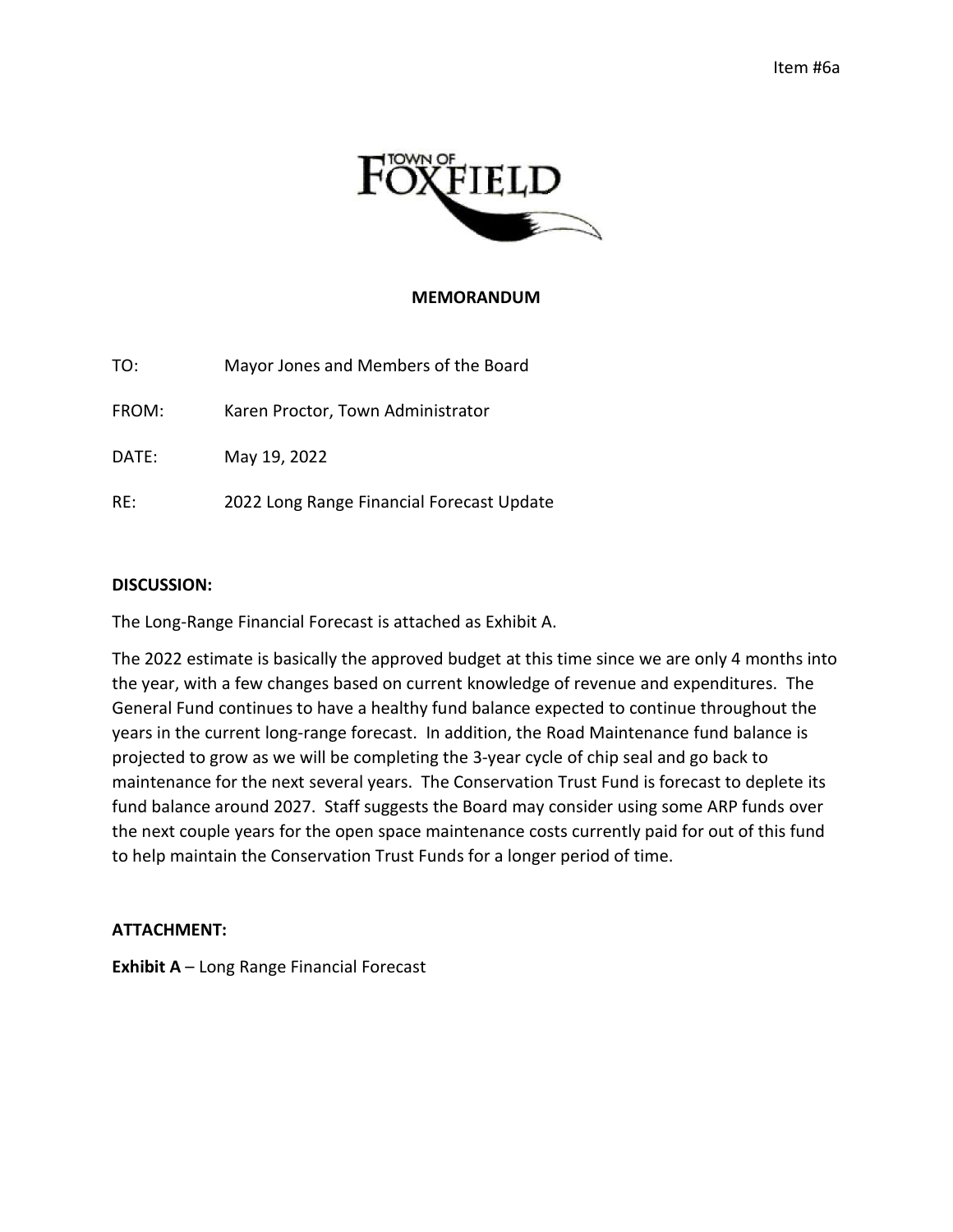|                                          |                                           |               | Exhibit A          |               |                            |                    |                    |                     |                         |                       |                    |                 |                                                                                                                         |
|------------------------------------------|-------------------------------------------|---------------|--------------------|---------------|----------------------------|--------------------|--------------------|---------------------|-------------------------|-----------------------|--------------------|-----------------|-------------------------------------------------------------------------------------------------------------------------|
|                                          |                                           | 2018          | 2019               | 2020          | 2021                       | 2022               | 2023               | 2024                | 2025                    | 2026                  | 2027               | 2028            |                                                                                                                         |
| <b>Account</b>                           | <b>Account Title</b>                      | <u>Actual</u> | <b>Actual</b>      | <b>Actual</b> | <b>Actual</b>              | <b>Estimate</b>    | <b>Forecast</b>    | <b>Forecast</b>     | <b>Forecast</b>         | <b>Forecast</b>       | <b>Forecast</b>    | <b>Forecast</b> | <b>Description</b>                                                                                                      |
|                                          |                                           |               |                    |               |                            |                    |                    |                     |                         |                       |                    |                 |                                                                                                                         |
|                                          | <b>GENERAL FUND</b>                       |               |                    |               |                            |                    |                    |                     |                         |                       |                    |                 |                                                                                                                         |
|                                          | <b>BEGINNING FUND BALANCE</b>             | 572,989       | 737,240            | 929,820       | 855,904                    | 911,359            | 885,534            | 903,295             | 921,000                 | 945,347               | 969,235            | 994,981         |                                                                                                                         |
| <b>Taxes and Franchise Fees</b>          |                                           |               |                    |               |                            |                    |                    |                     |                         |                       |                    |                 |                                                                                                                         |
|                                          | <b>Assessed Value</b>                     | 20,495,097    | 20,309,298         | 22,601,884    | 22,737,996                 | 24,014,414         | 24,014,414         | 25,215,135          | 25,215,135              | 26,475,891            | 26,475,891         | 27,799,686      |                                                                                                                         |
|                                          | Mill Levy                                 | 4.982         | 4.982              | 4.982         | 4.982                      | 4.982              | 4.982              | 4.982               | 4.982                   | 4.982                 | 4.982              | 4.982           |                                                                                                                         |
| 10-31-111                                | Current Property Tax                      | 101,683       | 100,682            | 112,575       | 113,185                    | 119,640            | 119,640            | 125,622             | 125,622                 | 131,903               | 131,903            |                 | 138,498 Provided by the county                                                                                          |
|                                          |                                           |               |                    |               |                            |                    |                    |                     |                         |                       |                    |                 |                                                                                                                         |
|                                          |                                           |               |                    |               |                            |                    |                    |                     |                         |                       |                    |                 | County collected. Basically property tax on the type of vehicle. The                                                    |
| 10-31-121                                | Specific Ownership Tax                    | 7,420         | 7,939              | 7,980         | 7,807                      | 7,000              | 7,070              | 7,141               | 7,212                   | 7,284                 | 7,357              | 7,431           | ear and taxable value determine these fees. Taxable value is<br>determined by taking 85% of the suggested retail price. |
| 10-31-161                                | Xcel Franchise Fee                        | 6,955         | 8,441              | 6,777         | 8,831                      | 7,000              | 7,070              | 7,141               | 7,212                   | 7,284                 | 7,357              | 7,431           |                                                                                                                         |
| 10-31-162                                | <b>IREA Franchise Fee</b>                 | 23,159        | 22,321             | 21,806        | 22,881                     | 22,000             | 22,220             | 22,442              | 22,667                  | 22,893                | 23,122             | 23,353          |                                                                                                                         |
| 10-31-163                                | <b>Cable Television Fees</b>              | 5,242         | 5,114              | 4,882         | 5,017                      | 4,800              | 4,848              | 4,896               | 4,945                   | 4,995                 | 5,045              | 5,095           | Comcast                                                                                                                 |
| 10-31-191                                | <b>Current Property Tax Interest</b>      | 137           | 73                 | 214           | 128                        | 100                | 101                | 102                 | 103                     | 104                   | 105                | 106             | Interest on property tax                                                                                                |
| 10-31-192                                | Delinquent Property Tax                   | 4,164         | (1.170)            | 1,329         | 2,101                      | $\mathbf 0$        | $\mathsf 0$        | $\mathbf 0$         | $\overline{0}$          | $\overline{0}$        | $\mathsf 0$        |                 |                                                                                                                         |
| 10-31-193                                | Delinquent Property Tax Intrst            | 1,262         | (165)              | 551           | 512                        | $\mathsf 0$        | $\mathsf 0$        | $\mathsf{O}\xspace$ | $\overline{\mathbf{0}}$ | $\mathbf 0$           | $\mathsf 0$        | $\mathbf 0$     |                                                                                                                         |
|                                          |                                           |               |                    |               |                            |                    |                    |                     |                         |                       |                    |                 | 3.75% on purchases made in the town or delivered into the town.                                                         |
| 10-31-311                                | Sales Tax                                 | 292,566       | 338,428            | 262,046       | 346,316                    | 250,000            | 254,008            | 257,694             | 260,271                 | 262,873               | 265,502            |                 | 268,157 ESTIP agreement ended 5/18.                                                                                     |
|                                          |                                           |               |                    |               |                            |                    |                    |                     |                         |                       |                    |                 |                                                                                                                         |
|                                          |                                           |               |                    |               |                            |                    |                    |                     |                         |                       |                    |                 | Three percent (3%) imposed only for the privilege of storing, using or                                                  |
|                                          |                                           |               |                    |               |                            |                    |                    |                     |                         |                       |                    |                 | consuming within the Town any construction and building materials                                                       |
| 10-31-312                                | Use Tax                                   | 14,023        | 45,090             | 18,634        | 38,660                     | 20,000             | 20,200             | 20,402              | 20,606                  | 20,812                | 21,020             |                 | 21,230 greater than twenty thousand dollars (\$20,000.00)                                                               |
|                                          | <b>Total Taxes and Franchise Fees</b>     | 456,611       | 526,754            | 436,793       | 545,436                    | 430,540            | 435,156            | 445,439             | 448,638                 | 458,149               | 461,411            | 471,303         |                                                                                                                         |
| <b>Licenses and Permits</b>              |                                           |               |                    |               |                            |                    |                    |                     |                         |                       |                    |                 |                                                                                                                         |
| 10-32-211                                | <b>Liquor Licenses</b>                    | 475           | 398                | 298           | 895                        | 300                | 400                | 400                 | 400                     | 400                   | 400                |                 | 400 3 licenses + special events                                                                                         |
| 10-32-215                                | <b>Business Licenses</b>                  | 420           | 385                | 280           | 278                        | 350                | 420                | 420                 | 420                     | 420                   | 420                | 420             | \$35 annual fee                                                                                                         |
| 10-32-218                                | <b>Sign Permits</b>                       | 650<br>450    | $\mathsf 0$<br>500 | 0<br>290      | $\mathbf 0$<br>$\mathbf 0$ | $\mathbf 0$<br>200 | $\mathbf 0$<br>350 | $\mathbf 0$<br>350  | O<br>350                | $\overline{0}$<br>350 | $\mathsf 0$<br>350 | 0               | VC and OLOL                                                                                                             |
| 10-32-219<br>10-32-221                   | Communique Ads<br><b>Building Permits</b> | 24,611        | 49,499             | 36,679        | 51,853                     | 35,000             | 25,000             | 25,000              | 25,000                  | 25,000                | 25,000             | 350<br>25,000   | ncrease in the number of newsletters                                                                                    |
| 10-32-222                                | <b>Street Cut Permits/ROW</b>             | 1,054         | 300                | 450           | 1,636                      | 300                | 300                | 300                 | 300                     | 300                   | 300                | 300             |                                                                                                                         |
| 10-32-223                                | <b>Grading Permits</b>                    | 150           | 150                | $\Omega$      | $\mathbf 0$                | 150                | 150                | 150                 | 150                     | 150                   | 150                | 150             |                                                                                                                         |
| 10-32-224                                | Zoning Review                             | 2,848         | 1,914              | 2,668         | 50                         | 100                | 1,500              | 1,500               | 1,500                   | 1,500                 | 1,500              | 1,500           | Costs billed through building permit                                                                                    |
| 10-32-225                                | <b>Engineering Review</b>                 | 2,600         | 807                | 3,488         | 618                        | 500                | 500                | 500                 | 500                     | 500                   | 500                | 500             | Costs billed through building permit                                                                                    |
| 10-32-226                                | <b>Driveway Permits</b>                   | 250           | 250                | 1,000         | 250                        | 250                | 250                | 250                 | 250                     | 250                   | 250                | 250             |                                                                                                                         |
|                                          | <b>Total Licenses and Permits</b>         | 33,508        | 54,203             | 45,152        | 55,580                     | 37,150             | 28,870             | 28,870              | 28,870                  | 28,870                | 28,870             | 28,870          |                                                                                                                         |
| Intergovernmental                        |                                           |               |                    |               |                            |                    |                    |                     |                         |                       |                    |                 |                                                                                                                         |
| 10-33-321                                | Motor Vehicle Registration Fees           | 4,021         | 4,224              | 3,782         | 3,944                      | 3,500              | 3,500              | 3,500               | 3,500                   | 3,500                 | 3,500              |                 | 3,500 County collected                                                                                                  |
| 10-33-342                                | Cigarette Tax                             | 1,125         | 1,222              | 1,576         | 1,700                      | 1,200              | 1,000              | 1,000               | 1,000                   | 1,000                 | 1,000              |                 | 1,000 State derived                                                                                                     |
| 10-33-350                                | Severance Tax                             | $\mathbf 0$   | $\mathsf 0$        | 399           | 20                         | 400                | 400                | 400                 | 400                     | 400                   | 400                | 400             |                                                                                                                         |
|                                          |                                           |               |                    |               |                            |                    |                    |                     |                         |                       |                    |                 | Based on the # of vehicles and street miles in each community relative                                                  |
|                                          |                                           |               |                    |               |                            |                    |                    |                     |                         |                       |                    |                 | to the same statistics in other municipalities and the CO Dept of                                                       |
| 10-33-352                                | Highway User Tax                          | 47,492        | 52,434             | 36,143        | 38,718                     | 20,000             | 20,000             | 20,000              | 20,000                  | 20,000                | 20,000             |                 | 20,000 Transporation revenue estimates.                                                                                 |
| 10-33-360                                | Mineral Lease                             | $\Omega$      | $\Omega$           | 133           | 157                        | 133                | 133                | 133                 | 133                     | 133                   | 133                | 133             |                                                                                                                         |
|                                          |                                           |               |                    |               |                            |                    |                    |                     |                         |                       |                    |                 |                                                                                                                         |
| 10-33-371                                | County Road/Bridge Levy                   | 5,810         | 5,691              | 5,436         | 5,446                      | 6,724              | 6,724              | 7,060               | 7,060                   | 7,413                 | 7,413              |                 | 7,784 Shareback from Arapahoe County (.560 x Assessed Value X 50%)                                                      |
|                                          | <b>Total Intergovernmental</b>            | 58,448        | 63,572             | 47,469        | 49,985                     | 31,957             | 31,757             | 32,093              | 32,093                  | 32,446                | 32,446             | 32,817          |                                                                                                                         |
| <b>Charges for Services</b><br>10-35-510 | <b>Traffic Court Revenues</b>             | 8,861         | 6,310              | 2,090         | $\mathbf 0$                | 500                | 3,000              | 3,000               | 3,000                   | 3,000                 | 3,000              | 3,000           |                                                                                                                         |
| 10-35-540                                | Chargeback Administration Fee             | 1,549         | 684                | 190           | 19                         | 100                | 500                | 500                 | 500                     | 500                   | 500                | 500             | SafeBuilt & SEH                                                                                                         |
|                                          | <b>Total Charges for Services</b>         | 10,410        | 6,994              | 2,280         | 19                         | 600                | 3,500              | 3,500               | 3,500                   | 3,500                 | 3,500              | 3,500           |                                                                                                                         |
| <b>Miscellaneous</b>                     |                                           |               |                    |               |                            |                    |                    |                     |                         |                       |                    |                 |                                                                                                                         |
| 10-36-611                                | <b>Interest Earnings</b>                  | 10,609        | 17,972             | 6,686         | 497                        | 1,000              | 3,997              | 4,760               | 11,082                  | 12,680                | 14,303             | 14,303          | 2% 2021, .5% 2022-2024, 1% 2025-2027                                                                                    |
| 10-36-680                                | Miscellaneous/Other Income                | 54,447        | 2,223              | 2,555         | 8,263                      | 1,000              | 500                | 500                 | 500                     | 500                   | 500                | 500             |                                                                                                                         |
| 10-36-682                                | SIPA Grant                                | $\mathbf 0$   | 4,250              | $\mathsf 0$   | $\mathbf 0$                | $\mathsf 0$        | $\mathbf 0$        | $\mathbf 0$         | $\overline{\mathbf{0}}$ | $\Omega$              | $\mathbf 0$        | $\mathbf 0$     |                                                                                                                         |
| 10-36-690                                | Transfer In                               | 70            | $\mathsf 0$        | $\mathsf 0$   | $\mathbf 0$                | $\mathsf 0$        | $\mathsf 0$        | $\mathbf 0$         | $\Omega$                | $\mathbf 0$           | $\mathbf 0$        | $\mathbf 0$     |                                                                                                                         |
|                                          | <b>Total Miscellaneous</b>                | 65,126        | 24,444             | 9,241         | 8,760                      | 2,000              | 4,497              | 5,260               | 11,582                  | 13,180                | 14,803             | 14,803          |                                                                                                                         |
|                                          |                                           |               |                    |               |                            |                    |                    |                     |                         |                       |                    |                 |                                                                                                                         |
|                                          | <b>TOTAL REVENUES</b>                     | 624,103       | 675,967            | 540,936       | 659,780                    | 502,247            | 503,780            | 515,163             | 524,683                 | 536,145               | 541,031            | 551,292         |                                                                                                                         |
|                                          |                                           |               |                    |               |                            |                    |                    |                     |                         |                       |                    |                 |                                                                                                                         |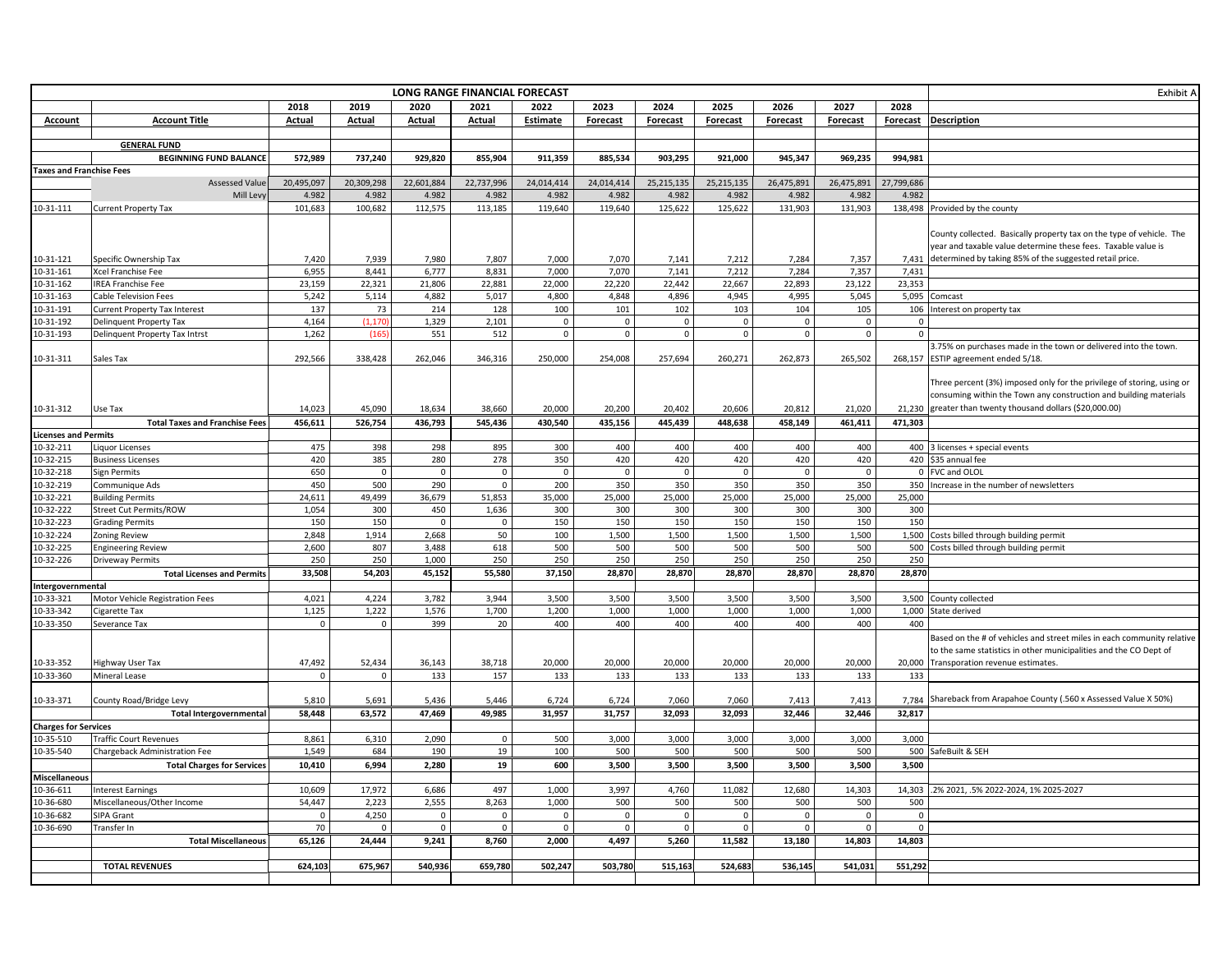| Administration                   |                                        |          |                |             |                     |             |                |             |                |                    |             |                     |                                                           |
|----------------------------------|----------------------------------------|----------|----------------|-------------|---------------------|-------------|----------------|-------------|----------------|--------------------|-------------|---------------------|-----------------------------------------------------------|
| 0-41-110                         | Personnel Expenses                     | 115,284  | 127,008        | 130,262     | 131,916             | 138,273     | 141,038        | 143,859     | 146,736        | 149,671            | 152,665     | 155,718             |                                                           |
| 10-41-116                        | Payroll Taxes (7.65%)                  | 8,819    | 9,716          | 9,965       | 10,092              | 10,578      | 10,789         | 11,005      | 11,225         | 11,450             | 11,679      | 11,912              |                                                           |
| 10-41-118                        | Workers Compensation Ins.              | 826      | 715            | 724         | 781                 | 800         | 1,000          | 1,000       | 1,000          | 1,000              | 1,000       | 1,000               | Pinnacol                                                  |
| 10-41-120                        | Supplies/Materials                     | 1.445    | 461            | 470         | 271                 | 700         | 500            | 500         | 500            | 500                | 500         | 500                 | Server and equipment upgrades                             |
| 10-41-130                        | Postage/Bulk Mail Charges              | 537      | 330            | 336         | 495                 | 450         | 400            | 400         | 400            | 400                | 400         | 400                 | PO Box Rental                                             |
| $0 - 41 - 140$                   | Printing                               | 1,044    | $\overline{0}$ | $\mathsf 0$ | $\mathsf{O}\xspace$ | 50          | 100            | 100         | 100            | 100                | 100         | 100                 |                                                           |
| 10-41-141                        | Newsletter                             | 195      | 35             | $\mathbf 0$ | $\mathbf 0$         | 50          | 50             | 50          | 50             | 50                 | 50          | 50                  | Hard copies of newsletter                                 |
| $0 - 41 - 143$                   | Municipal Code Supplements             | 2,056    | 211            | 646         | $\overline{0}$      | 1,930       | 1,500          | 1,500       | 1,500          | 1,500              | 1,500       | 1,500               |                                                           |
| $0 - 41 - 145$                   | <b>Legal Notices</b>                   | 312      | 266            | 255         | 296                 | 250         | 250            | 250         | 250            | 250                | 250         | 250                 |                                                           |
| $0 - 41 - 148$                   | Recording Fees                         | 26       | 26             | $\Omega$    | $\mathsf 0$         | 50          | 50             | 50          | 50             | 50                 | 50          | 50                  |                                                           |
| $0 - 41 - 151$                   | Audit                                  | 7,500    | 7,000          | 7,000       | 7,000               | 7,000       | 7,000          | 7,000       | 7,000          | 7,000              | 7,000       | 7,000               | John Cutler and Associates                                |
| 10-41-152                        | Legal                                  | 11,397   | 16,345         | 20,651      | 11,841              | 15,000      | 10,000         | 10,000      | 10,000         | 10,000             | 10,000      | 10,000              | <b>HPWC</b>                                               |
| $0 - 41 - 160$                   | <b>County Treasurer Fees</b>           | 1,072    | 1,042          | 1,153       | 1,169               | 1,196       | 1,196          | 1,256       | 1,256          | 1,319              | 1,319       | 1,385               | 1% of current property tax revenue                        |
| 0-41-170                         | Communications/IT                      | 2,155    | 11,861         | 2,689       | 2,584               | 2,800       | 3,000          | 3,000       | 3,000          | 3,000              | 3,000       |                     | 3,000 Caselle (AP & Payroll added), Carbonite, Laserfiche |
| $0 - 41 - 171$                   | Telephone/Internet                     | 2,298    | 1,518          | 1,582       | 1,707               | 1,500       | 1,600          | 1,600       | 1,600          | 1,600              | 1,600       | 1,600               | Clerk's office                                            |
| $0 - 41 - 172$                   | E-mail Server                          | 521      | 498            | 505         | 498                 | 500         | 540            | 540         | 540            | 540                | 540         | 540                 |                                                           |
| $0 - 41 - 173$                   | Web Site Dev/Mgmt                      | 240      | 4,412          | $\mathbf 0$ | $\mathbf 0$         | $\mathbf 0$ | $\overline{0}$ | 0           | $\overline{0}$ | $\mathbf 0$        | $\mathbf 0$ | $\mathbf 0$         |                                                           |
| $0 - 41 - 180$                   | Insurance                              | 4,759    | 4,500          | 4,995       | 6,987               | 7,082       | 6,000          | 6,000       | 6,000          | 6,000              | 6,000       | 6,000               | CIRSA Property/Casualty and volunteer medical             |
| $0 - 41 - 182$                   | Membership/Dues/Training               | 2,342    | 2,832          | 1,889       | 2,021               | 4,000       | 4,000          | 4,000       | 4,000          | 4,000              | 4,000       | 4,000               | DRCOG, CGFOA, CMCA, CML, IIMC, Conferences and training   |
| $0 - 41 - 190$                   | Miscellaneous Expense                  | 38       | 99             | 2,831       | 7,865               | 25,000      | 150            | 150         | 150            | 150                | 150         | 150                 | \$25,000 grant matching funds for code book update        |
| 0-41-192                         | <b>Bank Service Charges</b>            | 36       | 24             | 24          | 24                  | 24          | 30             | 30          | 30             | 30                 | 30          | 30                  |                                                           |
|                                  | <b>Total Administration</b>            | 162,902  | 188,900        | 185,976     | 185,546             | 217,233     | 189,194        | 192,291     | 195,388        | 198,610            | 201,832     | 205,185             |                                                           |
| <b>Elections</b>                 |                                        |          |                |             |                     |             |                |             |                |                    |             |                     |                                                           |
| $0 - 42 - 121$                   | Elections - Judges                     | 325      | $\mathbf 0$    | 300         | $\mathbf{0}$        | $\mathbf 0$ | $\mathbf 0$    | 350         | $\mathbf 0$    | 350                | $\mathbf 0$ | 350                 |                                                           |
| $0 - 42 - 131$                   | <b>Election Expenses</b>               | 128      | $\mathsf 0$    | 376         | $\mathbf{0}$        | $\mathsf 0$ | $\mathsf 0$    | 425         | $\mathbf 0$    | 450                | $\mathsf 0$ | 450                 |                                                           |
|                                  | <b>Total Elections</b>                 | 453      | $\mathbf 0$    | 676         | $\circ$             | $\circ$     | $\mathbf{0}$   | 775         | $\circ$        | 800                | $\mathbf 0$ | 800                 |                                                           |
| udicial                          |                                        |          |                |             |                     |             |                |             |                |                    |             |                     |                                                           |
|                                  |                                        | 3,000    | 3,000          | 3,000       | 3,000               | 3,000       | 3,000          | 3,000       | 3,000          | 3,000              | 3,000       |                     |                                                           |
| $0 - 44 - 211$<br>$0 - 44 - 220$ | Judge<br><b>Court Related Expenses</b> | 6.117    | 5.864          | 648         | 2,301               | 5,000       | 6,000          | 6,000       | 6,000          | 6.000              | 6,000       | 3,000<br>6,000      | \$250/month                                               |
|                                  |                                        |          |                |             |                     |             |                |             |                |                    |             |                     | Approximately \$1250/qrt                                  |
|                                  | <b>Total Judicial</b>                  | 9,117    | 8,864          | 3,648       | 5,301               | 8,000       | 9,000          | 9,000       | 9,000          | 9,000              | 9,000       | 9,000               |                                                           |
| <b>Public Safety</b>             |                                        |          |                |             |                     |             |                |             |                |                    |             |                     |                                                           |
| $0 - 46 - 311$                   | aw Enforcement                         | 102,056  | 101,181        | 112,830     | 112,935             | 119,663     | 119,640        | 125,622     | 125,622        | 131,903            | 131,903     | 138,498             | IGA with Arapahoe County Sherriff                         |
| 0-46-314                         | Off Duty Officer Patrols               | 14,152   | 5,138          | 1,935       | 3,218               | 14,000      | 13,000         | 13,000      | 13,000         | 13,000             | 13,000      | 13,000              |                                                           |
| $0 - 46 - 400$                   | Animal Control                         | 390      | 260            | 195         | 455                 | 500         | 325            | 325         | 325            | 325                | 325         | 325                 |                                                           |
|                                  | <b>Total Public Safety</b>             | 116,598  | 106,579        | 114,960     | 116,607             | 134,163     | 132,965        | 138,947     | 138,947        | 145,228            | 145,228     | 151,823             |                                                           |
| <b>Public Works</b>              |                                        |          |                |             |                     |             |                |             |                |                    |             |                     |                                                           |
| $0 - 48 - 451$                   | Planning                               | 5,110    | 3,850          | 2,547       | 3,777               | 5,000       | 6,000          | 6,500       | 6,500          | 7,000              | 7,000       | 7,000               | SafeBuilt                                                 |
| $0 - 48 - 452$                   | Engineering                            | 15,739   | 16,934         | 27,155      | 19,531              | 17,000      | 17,000         | 17,510      | 17,525         | 18,036             | 18,066      | 18,578              | <b>SEH</b>                                                |
| $0 - 48 - 453$                   | Code Enforcement                       | 7,939    | 9,308          | 10,129      | 9,855               | 10,000      | 10,000         | 10,000      | 10,000         | 10,000             | 10,000      | 10,000              | SafeBuilt                                                 |
| 0-48-454                         | Snow Removal                           | 8,036    | 26,244         | 18,328      | 26,894              | 25,000      | 20,000         | 20,000      | 20,000         | 20,000             | 20,000      | 20,000              | Terracare                                                 |
| $0 - 48 - 455$                   | ROW and Island Maintenance             | 37,827   | 37,421         | 44,811      | 53,608              | 52,000      | 45,000         | 45,000      | 45,000         | 45,000             | 45,000      | 45,000              | Terracare                                                 |
| $0 - 48 - 456$                   | <b>Traffic Control/Signage</b>         | 2,759    | 2,468          | 687         | 5,260               | 1,500       | 2,000          | 2,000       | 2,000          | 2,000              | 2,000       | 2,000               | Sign placement and repair, gates maintenance              |
| $0 - 48 - 457$                   | <b>Building Permit Expenses</b>        | 18,444   | 35,788         | 27,194      | 34,521              | 25,000      | 25,000         | 25,000      | 25,000         | 25,000             | 25,000      | 25,000              | SafeBuilt                                                 |
| 0-48-458                         | St. Cut/ROW Permit Expenses            | $\Omega$ | 175            | $\mathsf 0$ | (1, 107)            | 300         | 350            | 400         | 400            | 450                | 450         | 450                 |                                                           |
| $0 - 48 - 459$                   | <b>Street Lights</b>                   | 1,272    | 1,279          | 1,311       | 1,243               | 1,200       | 1,300          | 1,300       | 1,300          | 1,300              | 1,300       | 1,300               | Lewiston Way and Parker Road                              |
| $0 - 48 - 460$                   | <b>Engineering Pavement Management</b> | 9,022    | 6,800          | 9,369       | 9,454               | 17,000      | 17,510         | 18,035      | 18,576         | 19,134             | 19,708      | 20,299              | Misc Terracare charges, SEH pavement management           |
| $0 - 48 - 461$                   | Gates Electricity & Maintenance        | $\Omega$ | $\Omega$       | $\mathsf 0$ | 7,721               | 6,000       | 5,000          | 5,000       | 5,000          | 5,000              | 5,000       | 5,000               | \$4,000 Maintenance, \$1,000 electricity                  |
| $0 - 48 - 500$                   | Comm Events (Parade, Directory)        | 4,706    | 5,614          | 2,855       | 7,100               | 6,000       | 5,000          | 5,000       | 5,000          | 5,000              | 5,000       | 5,000               | 4th of July, Parade, Chili Fest, Trunk or Treat           |
| $0 - 48 - 600$                   | <b>Storage Unit</b>                    | 637      | 529            | 529         | 588                 | 675         | 700            | 700         | 700            | 700                | 700         | 700                 |                                                           |
|                                  | <b>Total Public Works</b>              | 111,491  | 146,410        | 144,913     | 178,446             | 166,675     | 154,860        | 156,445     | 157,002        | 158,619            | 159,224     | 160,327             |                                                           |
| <b>ESTIP</b>                     |                                        |          |                |             |                     |             |                |             |                |                    |             |                     |                                                           |
| 10-52-620                        | <b>ESTIP</b>                           | 25,250   | $\Omega$       | $\Omega$    | $\Omega$            | $\Omega$    | $\mathbf 0$    | $\Omega$    | $\Omega$       | $\Omega$           | $\Omega$    |                     | 0 Last payment made in May 2018                           |
|                                  | <b>Total ESTIP</b>                     | 25,250   | $\pmb{0}$      | $\pmb{0}$   | $\bullet$           | $\pmb{0}$   | $\mathbf 0$    | 0           | 0              | $\pmb{\mathsf{o}}$ | $\pmb{0}$   | $\mathbf 0$         |                                                           |
| Capital                          |                                        |          |                |             |                     |             |                |             |                |                    |             |                     |                                                           |
| $0 - 58 - 800$                   | Capital Exp > \$5,000.00               | 32,165   | 32,634         | 164,679     | 118,425             | 2,000       | $\mathbf 0$    | 0           | $\Omega$       | $\mathbf 0$        | $\mathbf 0$ |                     | 0 Gates                                                   |
| 0-58-801                         | Capital Exp < \$5,000.00               | 1,876    |                | $\mathsf 0$ | $\mathbf{0}$        | $\mathsf 0$ | $\mathbf 0$    | $\mathbf 0$ | $\Omega$       | $\mathsf 0$        | $\mathbf 0$ | $\mathsf{O}\xspace$ |                                                           |
| 0-58-804                         | Improvements - Ring Road               | $\Omega$ | $\mathbf{0}$   | $\mathbf 0$ | $\mathbf 0$         | $\mathbf 0$ | $\mathbf 0$    | $\mathbf 0$ | 0              | $\mathbf 0$        | $\mathbf 0$ | 0                   |                                                           |
|                                  | <b>Total Capital</b>                   | 34,041   | 32,634         | 164,679     | 118,425             | 2,000       | $\mathbf 0$    | $\mathbf 0$ | $\mathbf 0$    | $\pmb{0}$          | $\pmb{0}$   | $\mathbf 0$         |                                                           |
|                                  |                                        |          |                |             |                     |             |                |             |                |                    |             |                     |                                                           |
|                                  | <b>TOTAL EXPENDITURES</b>              | 459,852  | 483,387        | 614,851     | 604,326             | 528,073     | 486,019        | 497,458     | 500,336        | 512,257            | 515,284     | 527,135             |                                                           |
|                                  |                                        |          |                |             |                     |             |                |             |                |                    |             |                     |                                                           |
|                                  | <b>REVENUES LESS EXPENDITURES</b>      | 164,251  | 192,579        | (73, 916)   | 55,455              | (25, 824)   | 17,761         | 17,705      | 24,346         | 23,888             | 25,746      | 24,158              |                                                           |
|                                  |                                        |          |                |             |                     |             |                |             |                |                    |             |                     |                                                           |